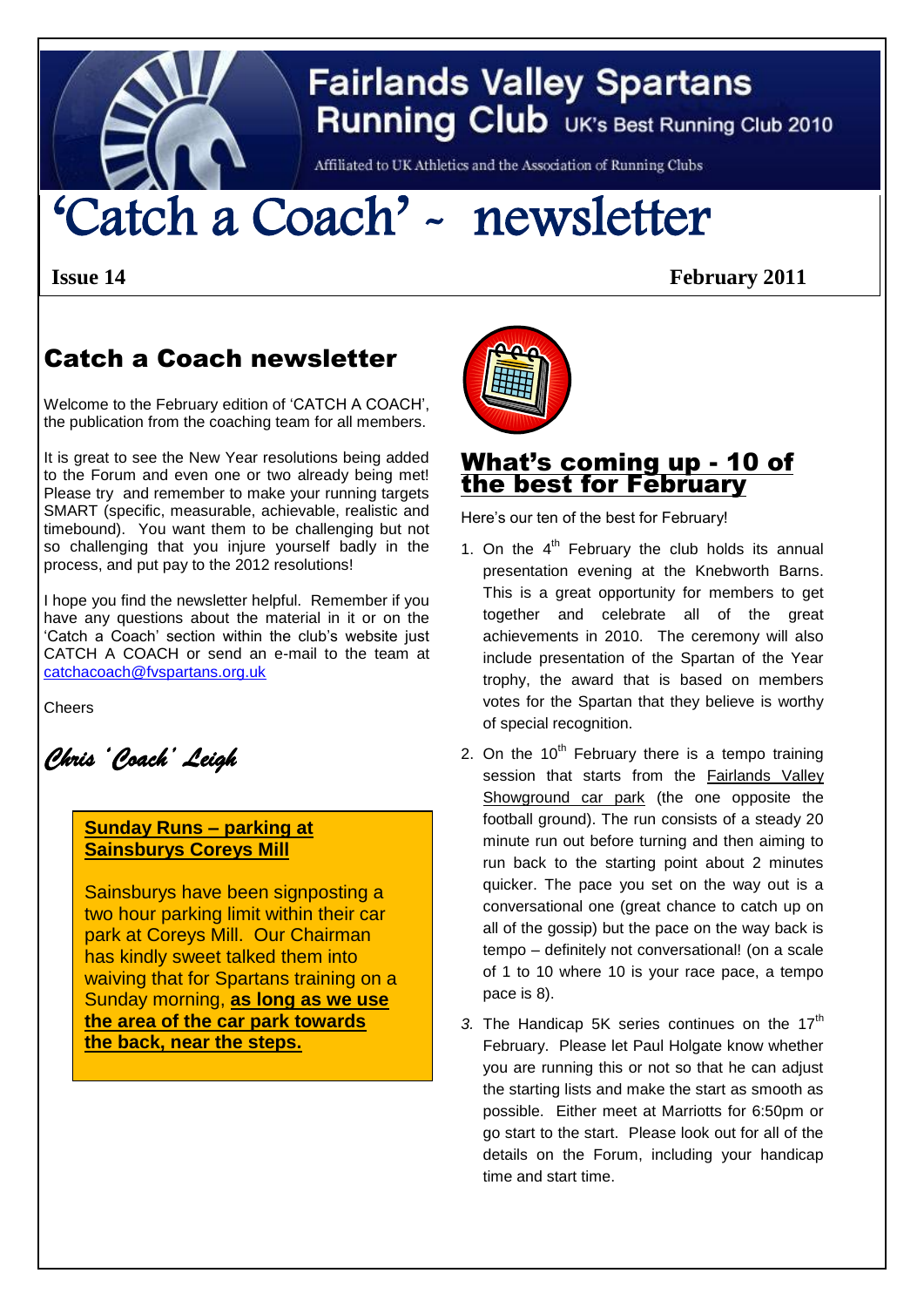- 4. February sees a terrific range of track based training sessions at Ridlins on Saturdays. Starting with a session consisting of sets of 400m, 300m and 200m, there is a 300m parlauuf (that is running in a relay pair – it is good!!), 8-12 x 400m before finishing the month off with a pyramid session. Don't know what a pyramid is? (no, it isn't one of the large structures built by Egyptian slaves!). Come along, join in and find out. We meet at 9:15am for a 9:30am session start.
- *5.* We cannot go a month without a hills session!! On the  $3^{rd}$  February there is a speed endurance session which focuses on you running at consistent paces along undulating parts of the cycleways. It is a great session for developing running style and ensuring that you improve your ability to run at speed over longer distances (speed endurance). Whether you are training for a 5K, 10K or a marathon, this session is a must.
- 6. Sunday Bloody Sunday! I have heard many of you cry in the past and you haven't been singing along to U2s greatest hits! During February there will be our usual variety of training runs with mileage between 6 and 17. This will cater for all runners, with targets ranging from 5 and 10K races to those that are training for the Brighton, London or Edinburgh marathons. Please look out for all of the details each week on the Sunday Runs board of the Forum.
- *7.* The final cross country league fixture is being held at Royston on Sunday 13<sup>th</sup> February. The club have made further progress in the league this season and it has been great to see more and more Spartans turning out to run in the races. A final push with as many stripey vests out at Royston as possible should see us finish in our best league position for years!!
- 8. The Tuesday training sessions will continue to see 5 groups go out running interval based sessions. During the month these will be build upwards from 2 min efforts to 4 min efforts. This is building block session for so many running objectives and develops your running technique as well as speed endurance and pace judgement.
- 9. February sees the start of a long line of great races, with the Watford half and Bramley 20 miler. Please make sure you continue to check the race calendar in plenty of time and get your entries in early for races so that you are not disappointed. If you are unsure how a particular race may fit into your training objectives why not have a word with a member of the coaching team first?
- 10.On the 11<sup>th</sup> February at 7pm at Marriotts, Jamie and April Drackford will be holding the next core training session. This promises to be extra fun as they will be incorporating swiss balls into some of the routines. Only £3 entry for the class. This promises to work all of the core muscle groups that you may not be reaching with your current run training.

**All of this and there are still the regular Starter Group sessions at 7:30pm on Mondays and 7pm on Thursday from Marriotts and Ossies Angels on a Thursday and Saturday morning !!!!!!!!**

Remember: **if you are feeling unwell in any way during or after your run please make sure that you speak to a member of your groups coaching team. They need to be aware of this so that they can monitor the situation during training.** 

**If you are feeling unwell before the training session then you are advised not to run.**

#### **Feedback**

Members of the coaching team really value feedback from members of the club. Feedback enables us to adjust training sessions and also create brand new ones!

Whilst we think we are taking the correct steps in the design and delivery of the sessions, without your feedback we don't entirely know! The way in which you give feedback doesn't have to be particularly formal. Just a quick word with the coach after the session has finished is enough. If you would prefer to put it in writing after further thought then go ahead and drop the team a line at [catchacoach@fvspartans.org.uk](mailto:catchacoach@fvspartans.org.uk)

We listen to all comments and it is a real help when we look at the forthcoming training schedules and sessions.

Thank you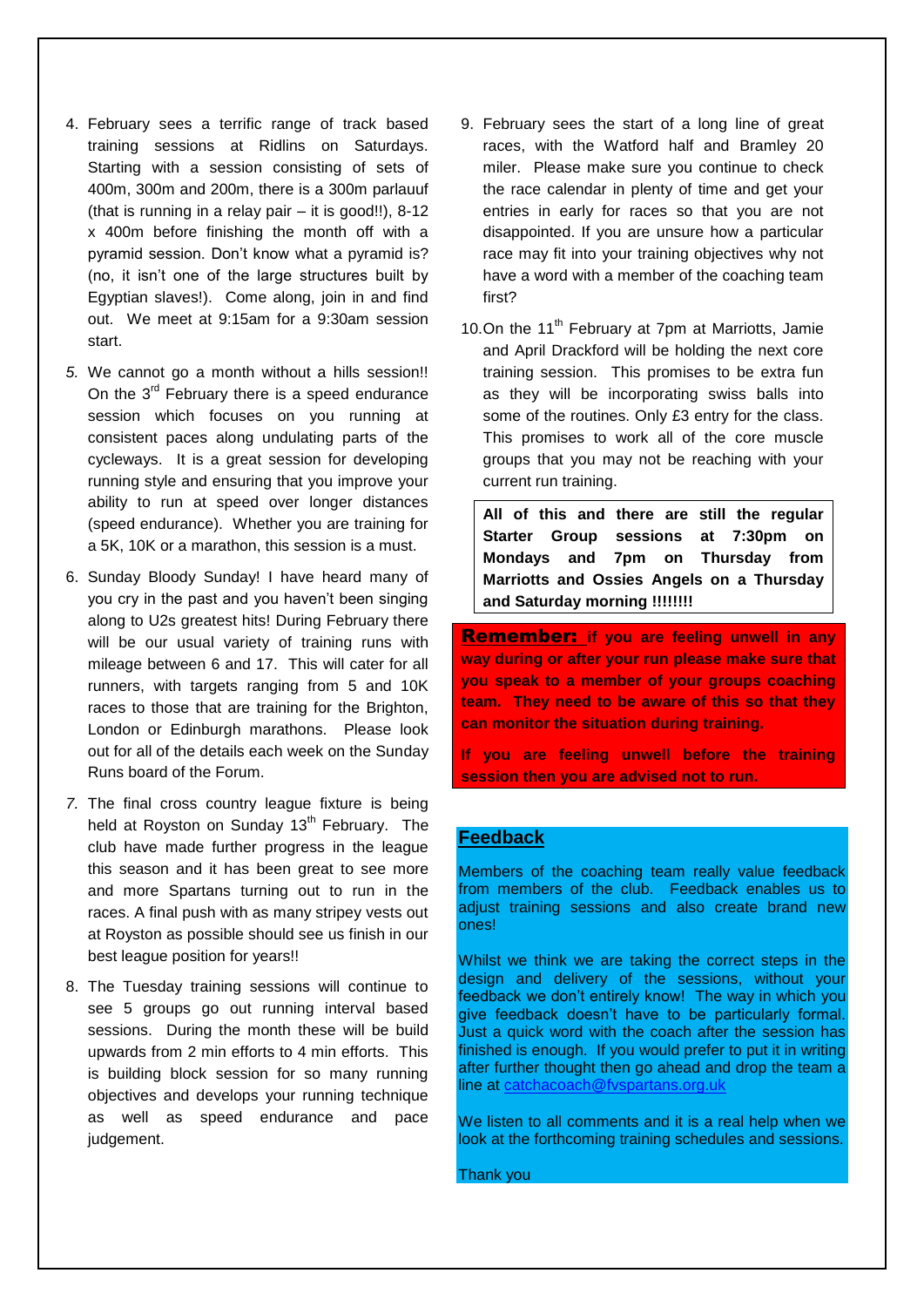## *Richie recommends*

#### **Meal of the month:**

The classic lasagne, my all time favourite. Dawn will tell you that I make this more than any other dish, and I must say, my lasagne would give Gordon Ramsey's cooking a run for his money anytime. Simple and tasty….follow the directions bellow and you'll not go wrong.

#### **Ingredients**

- Ground Beef 1 pound
- Onion (chopped) ¾ cup
- Olive Oil 2 tablespoons
- Crushed Tomatoes 1 can
- Tomato Paste 2 cans
- Parsley (chopped) 1 tablespoon
- Salt 2 teaspoons
- Sugar 1 teaspoon
- Garlic (minced) 1 teaspoon
- Black Pepper ½ teaspoon
- Oregano Leaves ½ teaspoon
- Lasagna Noodles 4 ounces
- Ricotta Cheese 1 cup
- Mozzarella Cheese (shredded) 8 ounces
- Parmesan Cheese (grated) 1 cup

#### Method

- Heat the oil and add beef and onion to it. Let it cook, till the beef is light brown in color. Then add garlic and stir a little.
- To the beef add tomatoes, paste, 2 cups of water, parsley, salt, sugar, pepper and oregano and let it simmer uncovered for about 30 minutes. Do not cover the beef.
- Till the beef is cooking, cook lasagne as directed on the lasagne packet and drain it.
- In a baking pan, spread about 1 cup of sauce, then place alternate layers of lasagne sheets, sauce, ricotta, mozzarella and Parmesan cheese. Make sure the top three layers are of sauce, mozzarella and Parmesan cheese, so that you have the cheesy bite, when you dig into the lasagne.
- Bake the lasagne at 180, until lightly brown and bubbling.
- Once the lasagne is ready, remove it from the oven and let it stand for 10 minutes, cut into squares and serve it.

#### **Exercise of the month**

Continuing from last months exercises, here are some more that you can add into your routine.

Squat jumps: Feet hip width or slightly further apart. Feet pointing forwards or just slightly turned out. Keeping back flat and head facing forward, bend knees until upper and lower legs are at 90 degrees. Ensure knees travel in line with feet and heels remain flat to the floor throughout. Avoid locking the knees when legs are straight. From the lowest point jump up and try to get a decent height on each jump.

Tuck jumps: Feet hip width or slightly further apart. Feet pointing forwards or just slightly turned out. Keeping back flat and head facing forward, bend knees until upper and lower legs are at 90 degrees. Ensure knees travel in line with feet and heels remain flat to the floor throughout. Avoid locking the knees when legs are straight. From the lowest point jump up and tuck your knees up to your chest.

Side to side squats: Stand with feet about shoulder with apart. Drop to one side so that your weight is being borne by that leg. You should be up on your toes on the other foot. Use your arms as if you were running. Rise up and drop to the other side and back up again. This is one repetition of the exercise. Try to do this rhythmically, as you would with a full running action.

If you gave any questions regarding the above exercises, please feel free to email at [menscap@fvspartans.orq.uk](mailto:menscap@fvspartans.orq.uk)

**More exercise tips and another great meal, tried and tested by Richie coming in next month's edition.**

*Richie* 

#### **Mental Strength**

A few weeks ago a group of Spartans ran an off road session of 7 miles. The course from Graveley Church to Weston was one we had used several times before. I realised it was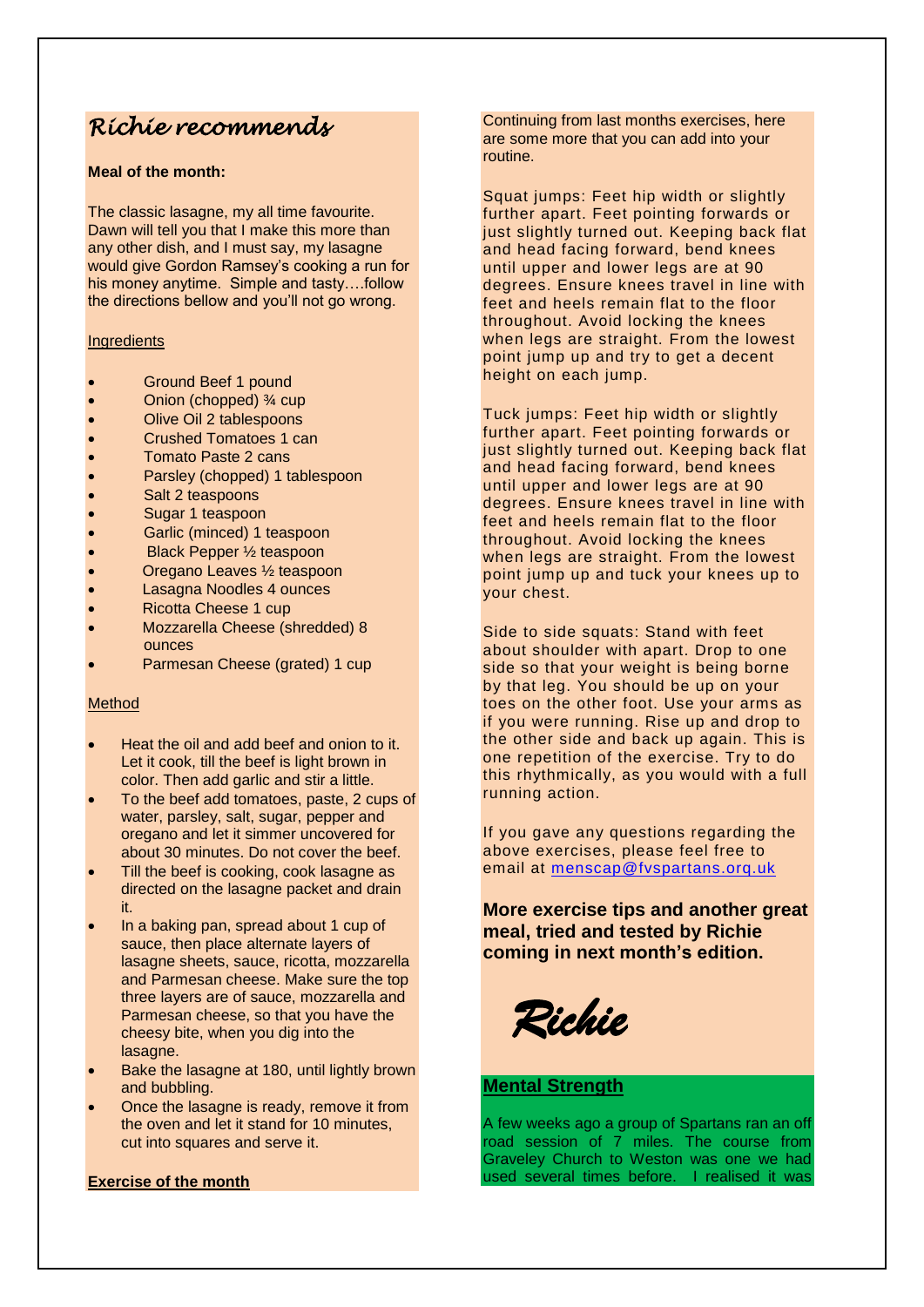quite a tough course even when dry in August or frozen in December. However, there was only 1 hill after half a mile and you were then on the ridge east of Stevenage on fairly level ground. The last half mile was downhill. To some it may have appeared an easy course.

So what made the course tough even in dry conditions? The answer is in the uneven nature of the ground. The tracks are cut up by horse's hooves and the fields are naturally bumpy, made worse by the cattle walking on naturally soft ground. The effect of soft uneven terrain, cut up even more by horses and cattle, mean you work not only your legs but arms/shoulders and core, in fact almost every muscle. It was obvious to me as a coach that when it was wet and muddy those 7 miles were going to be really hard, or to use coach words "brilliant training".

So what actually happened on this particular Saturday and why is it of interest to other runners? Well the group ran well until about 5 miles when it became obvious that the hard going was beginning to bite. Comments such as "I am struggling with morale" from a front runner, and "what happened to regrouping? from a runner at the back, added to the strained looks on a few faces, told their own story. Also the fact that a few runners were taking a rest at points instead of regrouping indicated very tired limbs. Oh, and the fact that one young runner (female) told me "You are a grumpy old man". Nothing new there and Rita agreed when I told her later!

This is where **mental strength** comes in to play. Everyone gritted their teeth and carried on running, at a good pace, until we got back to

Graveley Church in time for prayers  $\mathbf{\ddot{C}}$ . The lesson here is that training is not all about the physical, **mental strength** is just as important if not more so. This is acquired on every hard session when we continue to run even when outside our comfort zone.

#### **DON'T CONFUSE THIS WITH RUNNING WHEN INJURED WHICH IS JUST STUPID.**

Hopefully when these Spartans ran at the Watford cross country, or the Grim 8, or their next run where ever, this hard session and the **mental strength** they gained stood them in good stead.

Tony (Archangel)

#### **FOOTNOTE:**

On the Forum (Angels Board) are some motivational quotes from some well known personalities. This session reminded me of the TV series Fame. At the start the Dance Instructor always quotes the same lines. From memory these are her words.

"You want fame. Well fame costs, and this is were you start paying. You pay in sweat, blood and tears, and they don't take credit cards".

#### **Coach development**

In February four members of the coaching team will be taking part in the first pilot courses of the new Off track/road running Coach qualification. The qualification requires them to attend training over two weekends plus an assessment day at the end of the training and supervised practice. The training takes place over the period February to June. This is a considerable commitment to be making and our best wishes go to Richie Bate, Steve Smithson, Jamie Drackford and Jo Laing. We are confident they will all pass with flying colours!

There are also four members taking part in the Leadership in Running and Fitness qualification. Richard Sidlin will be attending the course, together with Andy Prior, Phil Rushton and Nick Whitcombe. This will lead to three new members of the coaching team!

We would also like to say a big welcome to Paul Marshall. Paul joins the team after completing the Leadership in Running and Fitness qualification.

#### **The absolute basics**

I am often asked about running by relatively new runners. I am not talking here about complete beginners who I would of course refer to Katrina or Tessa or one of the other Starter Group coaches. This article refers to members already joining in with Tuesday/Thursday sessions and looking to develop.

Running is of course a very simple sport, you just put one foot in front of the other and repeat the process. Once you move fast enough you will have both feet in the air at the same time, the difference between walking and running. Simple isn't it!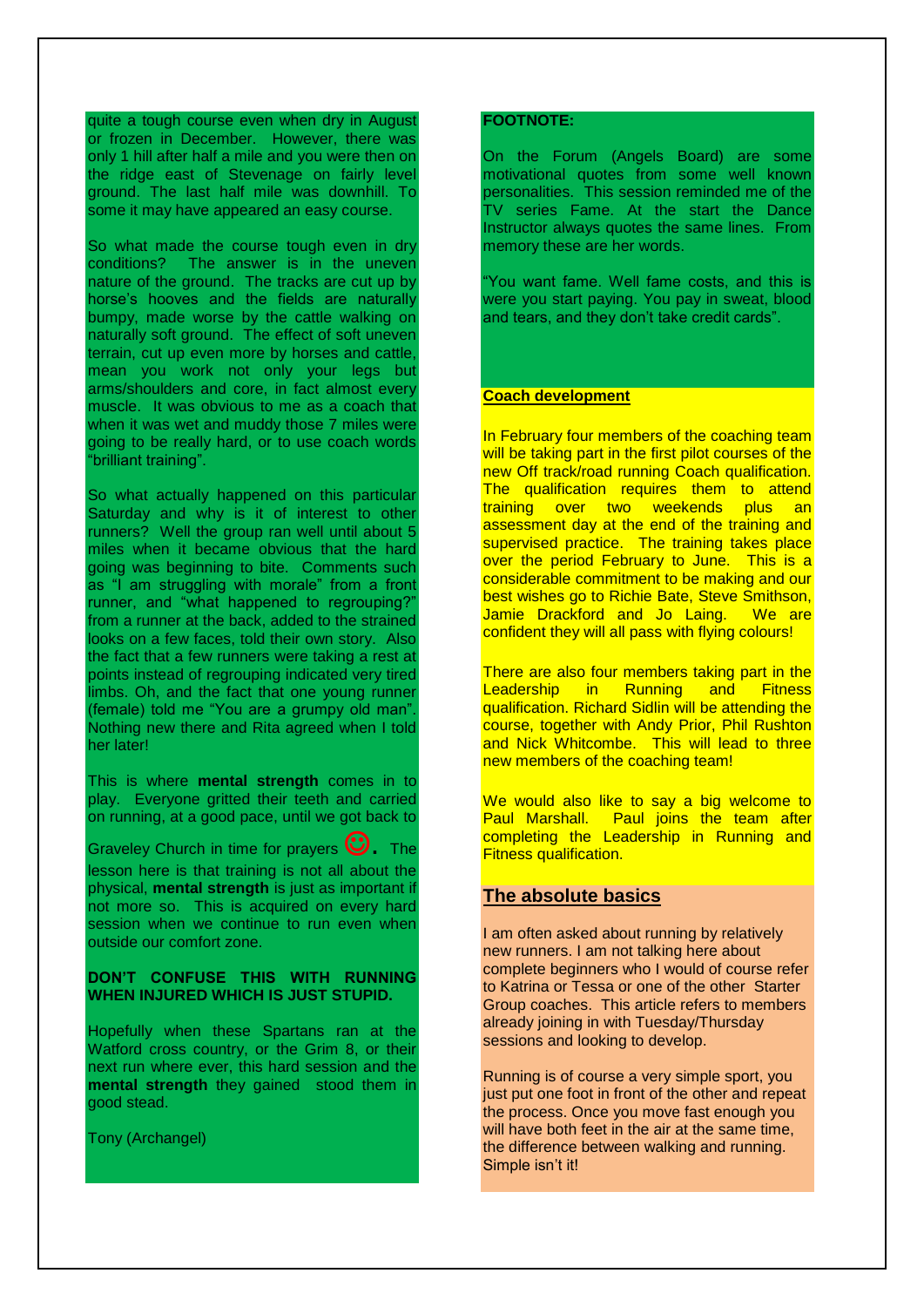Seriously there are two basics before we get into any technical areas. We need **CONSISTENCY** and **BALANCE.**

**Consistency** means running a consistent amount each week and month. If you run twice a week then try to run twice every week. Of course you go on holiday, get sick, have extra work, family commitments and get injured. In fact it is amazing you have any time to run at all. OK let's get serious again. What you do NOT want to do is run once 1 week and 5 times the next week, or of course run for 5 weeks and then have 5 week not running. A good analogy might be feast and famine in dieting. You need to TRY to run a similar amount each week/month, both in number of sessions and mileage.

Sometimes it seems difficult to maintain the consistency of our running. Let's look 2 comments which are typical of those I frequently hear.

"I run on Tuesday and Thursday every week, but this week I am working late on Tuesday and cannot run". So I can only run once this week.

"I am working on Tuesday evening and have a PTA meeting at my child's school on Thursday evening". So I cannot run at all this week.

Now of course there are weeks we will not be able to train at all, as examples we could be ill, partners or children could be ill, work commitments might prevent us running. However, it obviously slips some peoples notice that there are 7 days in every week. So it is likely that we will be able to run on other days than our normal pattern. I am not forgetting the twin problems of children and partners, both need to be placated and possibly new arrangements made.

Another partial solution is the shorter training run. Just because you *always* run 6 miles or more there is no reason why you cannot fit in a shorter run, say 3 miles, if time is a priority. It really is a case of "half a loaf is better than no bread". I used to hate this idea, and most runner still do. A very recent conversation with an injured athlete from another club confirmed the same problem. Only allowed by the physio to run 3 miles the comment was "it takes longer getting changed and then showered afterwards than the running". Obviously she takes a long time in the shower or runs a lot quicker than me. Perhaps both.

As one Spartan was heard to say when changing for training "it is not worth getting laced up for less than 5 miles". Well it jolly well is worth while. Even if you run less than your plan you are still running and helping to maintain your fitness.

So what I have said above is to try to be CONSISTENT and be FLEXIBLE in your planning. How to BALANCE your training can wait until next month when we can look at all those lovely things such as Long runs, Interval sessions, Tempo sessions, Hill sessions etc.

Tony Osborne

#### **Swanage**

Some may say that they are the club's elite athletes going on a key training weekend ahead of the London/Brighton/Edinburgh marathons?

Some may say that they run 15 miles first thing in the morning and another 10 in the evening, every day?

Some may also say that they get through a pair of running shoes every month?

I'm not sure of all of that but looking at the list of members going on the trip to Swanage I know that they will have a great time and the hotel bar will see a fair bit of trade!!!

Best wishes to all taking part in the Swanage training weekend at the end of the month. This is a great initiative and a chance to share time with another road running club in a different part of the country. For those taking part, here are 10 things that you probably don't know about Swanage (and probably don't want to/need to!!!!)

- 1. While fishing is likely the town's oldest industry, quarrying has been important to the town and the local area since at least the 1st century AD. During the time of the Roman occupation this industry grew, with the distinctive Purbeck marble being used for decorative purposes in buildings as far away as London. When the Romans left Britain, quarrying largely ceased until the 12th century.
- 2. The town is first mentioned in historical texts in the [Anglo-Saxon Chronicle](http://en.wikipedia.org/wiki/Anglo-Saxon_Chronicle) of 877AD. It is stated as being the scene of a great naval victory by King Alfred over the Danes: *"This*